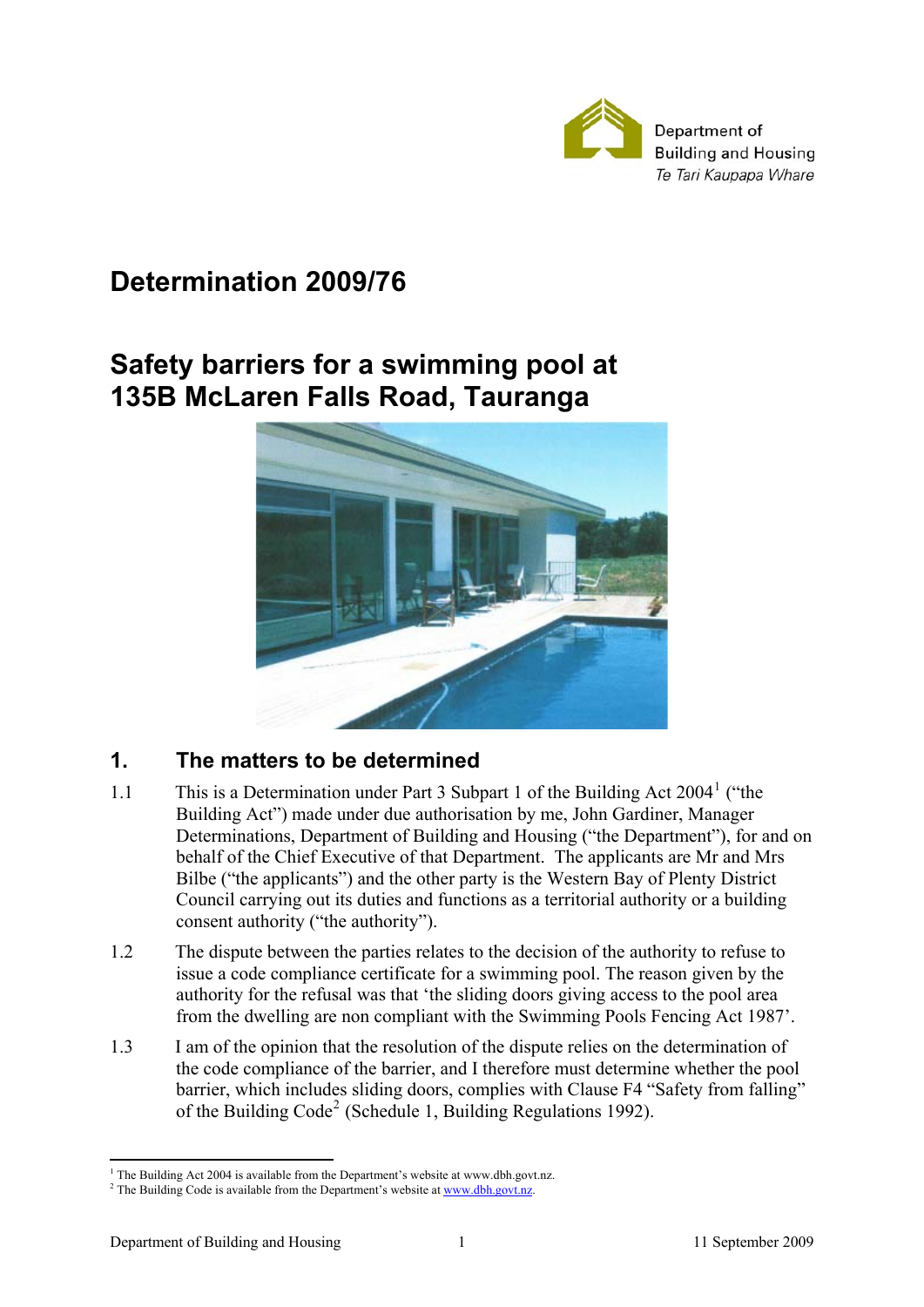1.4 Therefore, I take the view that the matters for determination, in terms of sections 177(a) and 177(b)(i) are:

### **Matter 1: The code compliance of the pool barrier**

Whether the pool barrier, which includes sliding doors, complies with Clause F4 of the Building Code

### **Matter 2: The refusal to issue the code compliance certificate**

Whether the authority was correct to refuse to issue the code compliance certificate for the swimming pool.

- 1.5 In making my decision I have not considered any other aspects of the Building Act or of the Building Code.
- 1.6 In this determination, for the purposes of discussing the legislation, solutions, and standards relevant to this determination, I will refer to the following:
	- The Building Act 2004 ("the Building Act"), with its sections referred to as sections of the Building Act
	- The Fencing of Swimming Pools Act 1987 ("the FOSP Act"), with its sections referred to as sections of the FOSP Act
	- Clause F4 Safety from Falling of the Building Code, referred to as Clause F4
	- The Schedule to the Fencing of Swimming Pools Act ("the Schedule"), with its clauses referred to as clauses of the Schedule

# **2. The background**

- 2.1 The authority issued the first building consent (number 74498) for a house that included decks and pool fences on 3 April 2006. A note on the swimming pool as located on the consented plan stated "pool construction by separate contractor and separate building consent". A second building consent (number 76938) was issued on 13 June 2007 for the swimming pool.
- 2.2 An amendment to the first building consent was issued on 3 September 2007, which was for changes to the decks in the pool area. The building work was completed in accordance with both the first and second building consents.
- 2.3 The authority completed 12 inspections of the house, decking and pool fencing built under the first consent and seven inspections of the pool constructed under the second building consent.
- 2.4 When the work in both building consents was completed, the authority made a final inspection of both the house and pool construction on 16 April 2008.
- 2.5 The authority issued a code compliance certificate on 3 June 2008 for the first building consent.
- 2.6 On 8 July 2008, the authority wrote to the applicants about the second building consent and stated: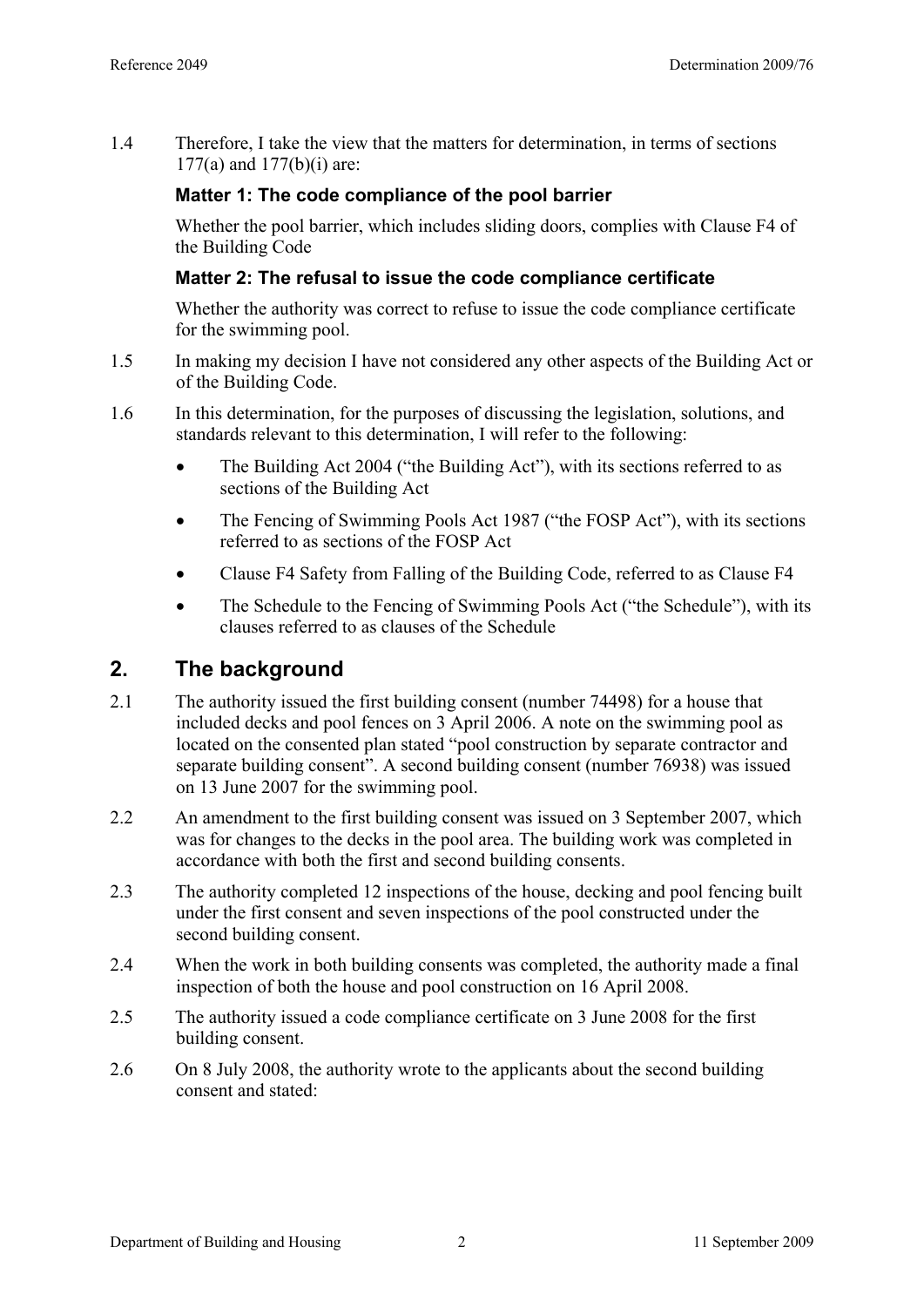The sliding doors giving access to the pool area from the dwelling are non complying with the Swimming Pool Fencing Act 1987.

Note: An application to [the authority] can be made for consideration of an exemption [for the sliding doors] or you can apply for a determination through the [Department].

2.7 The application for a determination was received by the Department on 9 March 2009.

# **3. The pool barriers**

- 3.1 The relevant parts of the house and the swimming pool, as detailed in the first building consent, are shown in Figure 1.
- 3.2 The pool area is enclosed by a 1.2 metre high steel fence and gate at both ends of the swimming pool and a 1.2 metre high external pool wall at the garden side of the swimming pool. There is no dispute that the fence, gate, and wall comply with Clause F4.
- 3.3 The house side of the swimming pool is enclosed by the external walls of the house, which include three sliding glass doors ("the sliding doors"), which form part of the pool barrier.
- 3.4 The sliding doors consist of:

Door D02 opening from the living area, which are dual doors at 1.7 metres wide and 2.4 metres high

Doors D03 and D04 opening from separate bedrooms, which are single doors.



**Figure 1: the house and swimming pool as detailed in the first building consent**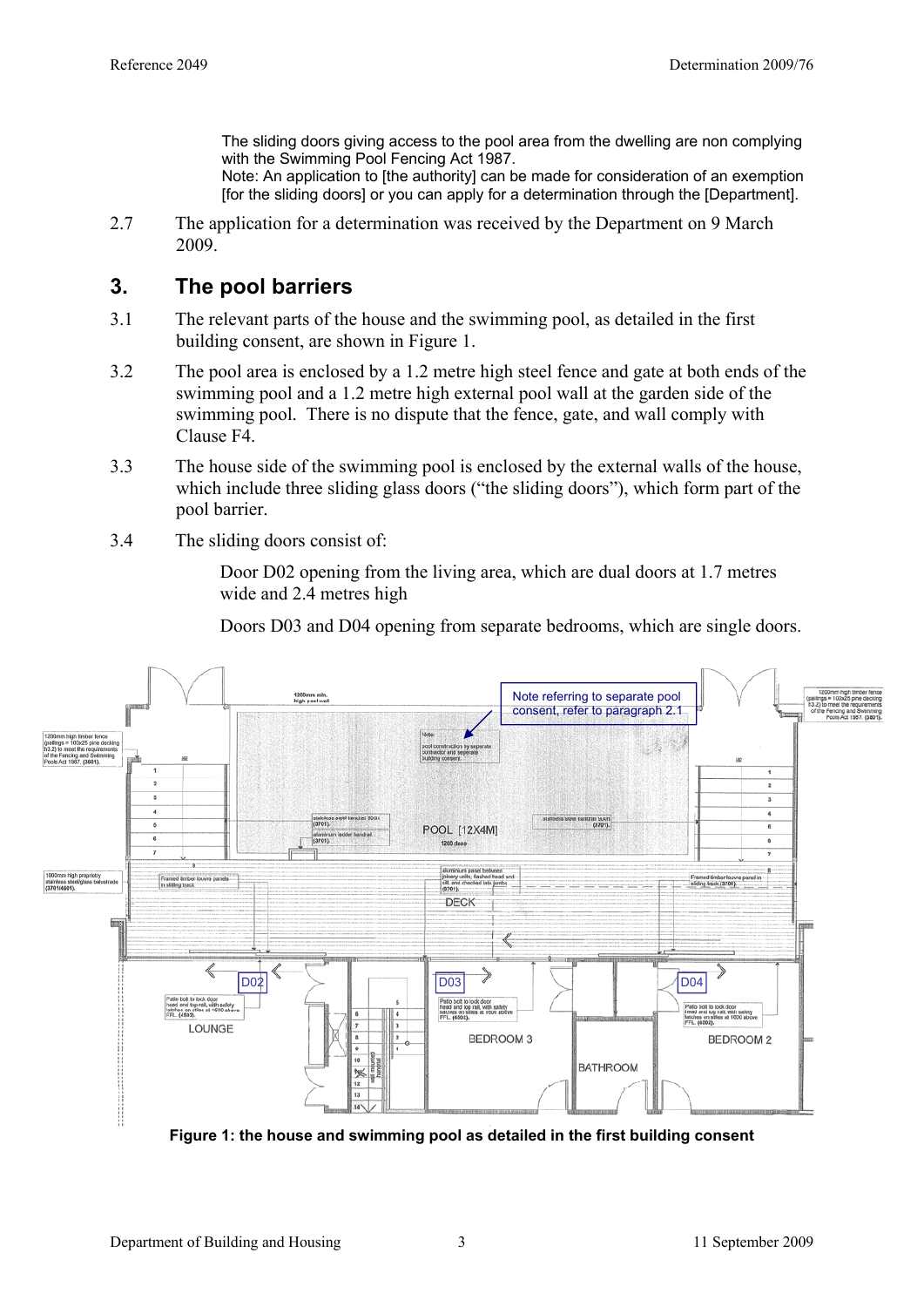# **4. The submissions**

- 4.1 In a document accompanying the application to the Department, the applicants submitted that:
	- a code compliance certificate had been issued for the first building consent that showed the swimming pool, and which included the sliding doors. The requirements of the FOSP Act have been met, as the pool barrier complies with Clause F4.
	- The sliding doors have been fitted with lockable push locks ("the push locks") at 1.6 metres above floor level, and can be locked at the 100mm open position. The sliding doors weigh over 90 kilograms each, so cannot be fitted with selfclosing or self-latching mechanisms as they are too heavy.
- 4.2 The applicants supplied copies of:
	- the original and amended drawings
	- correspondence between the authority and the applicants
	- a set of photographs showing views of the swimming pool from the house
	- correspondence and details on the sliding door from the door manufacturer.
- 4.3 Copies of the submissions and other evidence were provided to the parties.

# **The draft determinations and the hearing**

- 4.4 The timeline of the draft determinations and the hearing is as follows:
	- The first draft determination was issued to the parties for comment on 9 April 2009
	- The second draft determination was issued to the parties for comment on 15 May 2009
	- The hearing was held in Tauranga on 8 June 2009
	- The third draft determination was issued to the parties for comment on 20 July 2009.

# **The authority's position**

- 4.5 The authority accepted the draft determinations, and in response to the second draft determination commented that they had modified their position on accepting proposals that use NZS  $8500<sup>3</sup>$  $8500<sup>3</sup>$  $8500<sup>3</sup>$  as a solution, and 'if an application for an exemption under the [FOSP] Act was received setting out that the requirements of Clause 2.3.2 (probably those in paragraph (f)) would be put in place, [authority] staff would not recommend to the Committee that the application be declined.'
- 4.6 At the hearing, the representative of the authority explained that their interpretation of the FOSP Act had changed since the building consent was issued, and it considered that to issue a code compliance certificate for a swimming pool that did not meet the requirements of the FOSP Act would be negligent.

<span id="page-3-0"></span><sup>&</sup>lt;u>.</u> <sup>3</sup> New Zealand Standard NZS 8500: 2006 Safety Barriers and Fences around Swimming Pools, Spas and Hot Tubs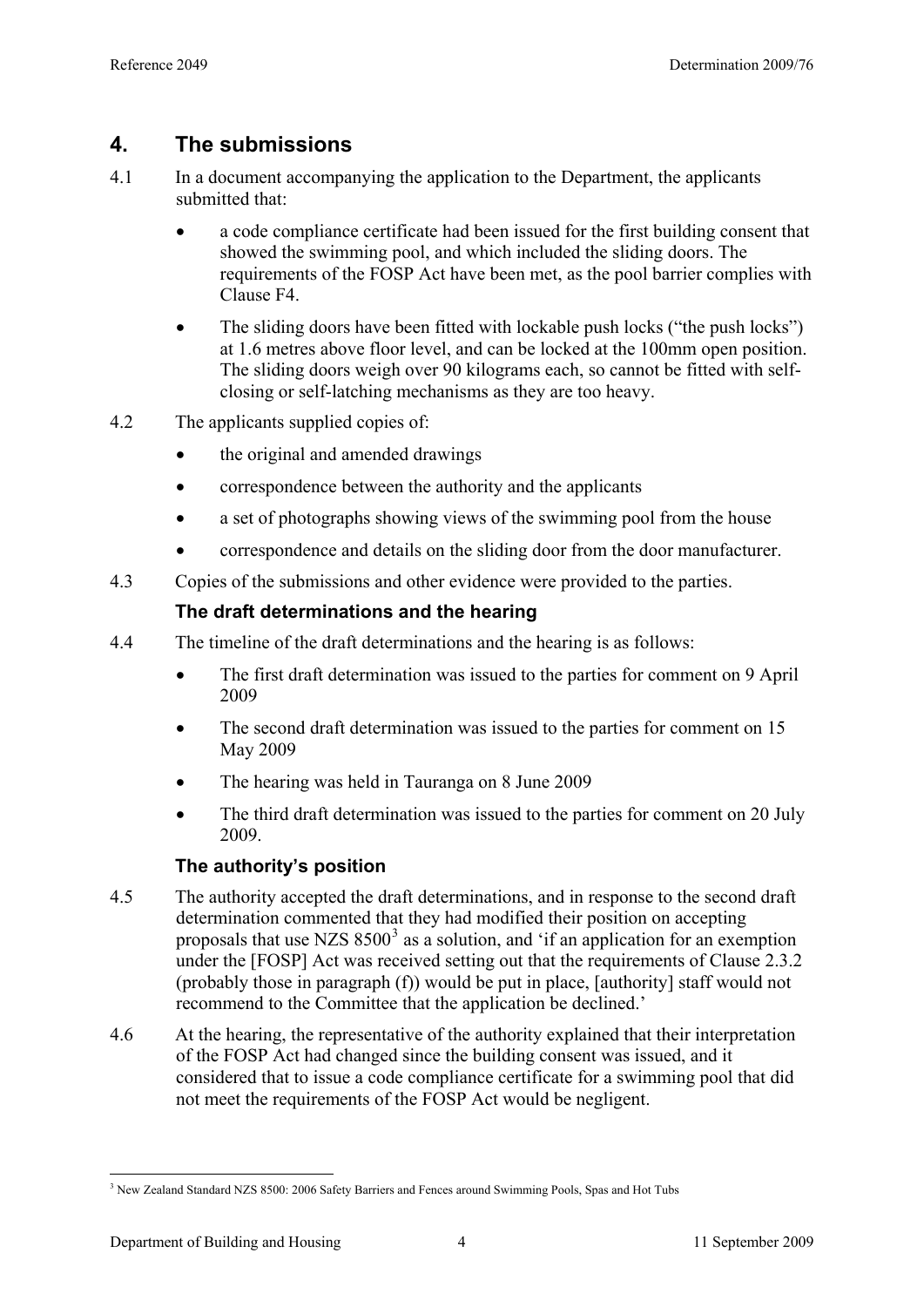# **The applicants' position**

<span id="page-4-1"></span>4.7 The applicants did not accept any of the draft determinations. The applicants made submissions in response to each of the draft determinations, and I have summarised the points raised in those submissions in the following table:

| <b>Date</b>   | <b>Applicants' comments</b>                                                                                                                                                                                                                                                                                                                                                                                                                                                                                                                                                                                                                                                                                                     |
|---------------|---------------------------------------------------------------------------------------------------------------------------------------------------------------------------------------------------------------------------------------------------------------------------------------------------------------------------------------------------------------------------------------------------------------------------------------------------------------------------------------------------------------------------------------------------------------------------------------------------------------------------------------------------------------------------------------------------------------------------------|
| 17 April 2009 | The Building Code at the time 'specifically pointed to the FOSP Act as a<br>guide to what restrictions are acceptable." Furthermore, the Building<br>Code does not specify how the restriction of access is to be achieved, or<br>the number of measures that need to be in place.                                                                                                                                                                                                                                                                                                                                                                                                                                              |
| 17 April 2009 | Sliding doors are excluded under Clause F4.3.5(a), and in the absence of<br>any other guidelines, the solutions outlined in Clause 11 of the Schedule<br>and the document titled 'The Fencing of Swimming Pools Act 1987<br>Guidelines for Territorial Authorities <sup>74</sup> would have been used by the<br>designers and the authority as a basis to meet F4/AS1. NZS 8500 was<br>not relevant at the time the sliding doors were consented and NZS 8500<br>was not a compliance document.                                                                                                                                                                                                                                 |
| 17 April 2009 | There is no requirement for additional means of restricting access. The<br>push locks are additional and were installed in order to restrict access,<br>and would be superfluous if the doors did not form part of the pool<br>barrier. The building arrangement is such that access to the pool area by<br>a small child would require a series of deliberate actions.                                                                                                                                                                                                                                                                                                                                                         |
| 19 May 2009   | The swimming pool must be considered to be part of the first building<br>consent, it was only the construction of the swimming pool that was<br>completed under the second building consent and the authority<br>considered the fencing and pool barriers as a part of the first building<br>consent.                                                                                                                                                                                                                                                                                                                                                                                                                           |
| 19 May 2009   | The building work had to be completed in accordance with the consented<br>plans.                                                                                                                                                                                                                                                                                                                                                                                                                                                                                                                                                                                                                                                |
| 19 May 2009   | The later standards of NZS 8500 are prudent measures and will provide<br>other layers of protection, however, nothing can be done until the<br>determination is finalised.                                                                                                                                                                                                                                                                                                                                                                                                                                                                                                                                                      |
| 7 August 2009 | Section 93 and 94 must be considered in the determination as this was<br>requested in the application for determination.                                                                                                                                                                                                                                                                                                                                                                                                                                                                                                                                                                                                        |
| 7 August 2009 | Changes to the Building Code and the change of the interpretation of the<br>FOSP Act can not affect the issue of the code compliance certificate as<br>the consent was assessed as meeting Clause F4 at consent stage. The<br>authority was satisfied the sliding doors met the Building Code at the time<br>of consent, therefore the sliding doors already comply with the Building<br>Code. The level of protection described by Clause 11, which is stated to<br>be compliant with the FOSP Act under the exemption, must then be<br>considered to be providing the same level of protection as a complying<br>pool barrier. Thus, these sliding doors provide the same level of<br>protection as a complying pool barrier. |
| 7 August 2009 | 'The code compliance certificate states "the specified systems are                                                                                                                                                                                                                                                                                                                                                                                                                                                                                                                                                                                                                                                              |

<span id="page-4-0"></span> 4 The Fencing of Swimming Pools Act 1987 Guidelines for Territorial Authorities, dated August 1999, published by the Department of Internal Affairs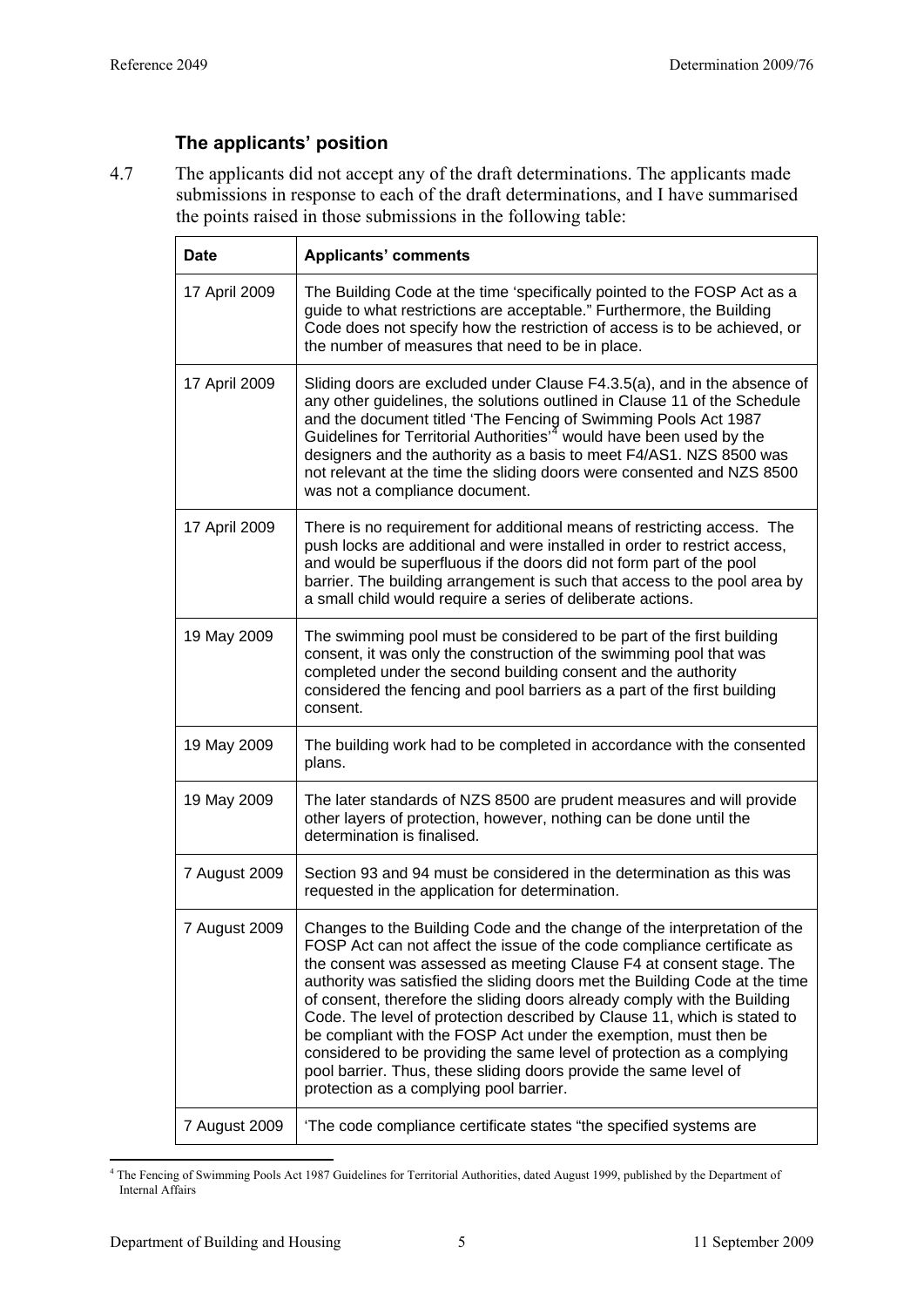|               | capable of performing to the performance standard set out in the building<br>consent". It does not say that they 'must perform' but that they are<br>'capable of performing'. The locks on these doors are capable of<br>restricting access to young children.'                                                                                                                                                                                                                       |
|---------------|---------------------------------------------------------------------------------------------------------------------------------------------------------------------------------------------------------------------------------------------------------------------------------------------------------------------------------------------------------------------------------------------------------------------------------------------------------------------------------------|
| 7 August 2009 | 'then were we not to build the full pool but instead replace it with a<br>paddling pool say 12m x 4m x just 300mm in depth, we would not have<br>needed to submit a separate building consent application for a paddling<br>pool construction. Therefore a separate code compliance certificate<br>would also not be needed. However, it is necessary to meet the Building<br>Code and have compliant fencing. Therefore the requirement for the<br>fencing is on the first consent.' |

- 4.8 At the hearing, the applicants explained that the building work had been completed in accordance with the consented documents, and now, by no fault of their own, they were in the position that they were unable to obtain a code compliance certificate. The applicants also explained that they would undertake to provide additional layers of protection to the swimming pool, but they felt that the authority was obliged to issue the code compliance certificate.
- 4.9 On 7 September 2009 I received notification from the applicants that they had undertaken work to install additional safety features. In making my decision, I have not considered this work, as the work was completed after the application for determination was made. The determination considers the decision of the authority to refuse to issue the code compliance certificate, and the building work as it was at that time. I therefore leave it up to the applicant to submit this information to the authority to consider, as discussed in paragraph [9.1](#page-10-0).

# **5. The legislation and the acceptable solution**

# **5.1 The Building Code**

5.1.1 The relevant provisions of the Building Code are:

|        | <b>Provisions</b>                                                                                                                                                                                                                                                                                                                                                                                                                                                                                                                                           | Limits on application                                                                                                             |
|--------|-------------------------------------------------------------------------------------------------------------------------------------------------------------------------------------------------------------------------------------------------------------------------------------------------------------------------------------------------------------------------------------------------------------------------------------------------------------------------------------------------------------------------------------------------------------|-----------------------------------------------------------------------------------------------------------------------------------|
| F4.3.3 | Swimming pools having a depth of water exceeding<br>400 mm, shall have barriers provided.                                                                                                                                                                                                                                                                                                                                                                                                                                                                   | Performance F4.3.3 shall<br>not apply to any pool<br>exempted under section 5<br>of the Fencing of<br>Swimming Pools Act 1987.    |
| F4.3.4 | Barriers shall:<br>(a) Be continuous and extend for the full height of<br>the hazard,<br>(b) Be of appropriate height,<br>(c) Be constructed with adequate rigidity,<br>(d) Be of adequate strength to withstand the<br>foreseeable impact of people and, where<br>appropriate, the static pressure of people<br>pressing against them,<br>(e) Be constructed to prevent people from falling<br>through them, and<br>(f) In the case of a swimming pool, restrict the<br>access of children under 6 years of age to the<br>pool or the immediate pool area, | Performance F4.3.4(f) shall<br>not apply to any pool<br>exempted under section 5<br>of the Fencing of<br>Swimming Pools Act 1987. |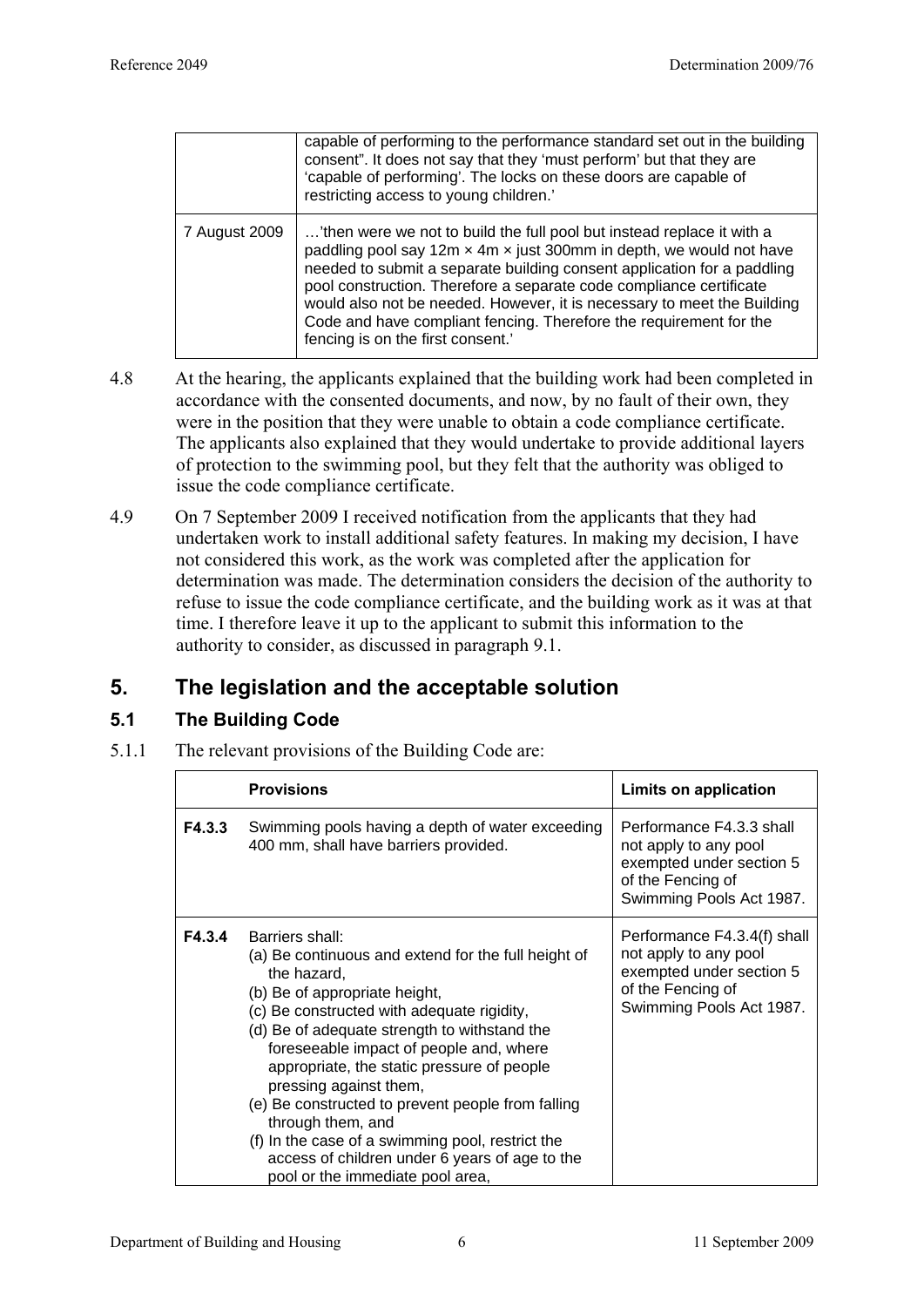|        | (g)Restrict the passage of children under 6 years of<br>age when provided to guard a change of level in<br>areas likely to be frequented by them.                                                                                                                                                                                                                                                           |  |
|--------|-------------------------------------------------------------------------------------------------------------------------------------------------------------------------------------------------------------------------------------------------------------------------------------------------------------------------------------------------------------------------------------------------------------|--|
| F4.3.5 | Barriers to swimming pools shall have in addition to<br>performance F4.3.4:                                                                                                                                                                                                                                                                                                                                 |  |
|        | (a) All gates and doors fitted with latching devices<br>not readily operated by children, and constructed<br>to automatically close and latch when released<br>from any stationary position 150 mm or more<br>from the closed and secured position, but<br>excluding sliding and sliding-folding doors that<br>give access to the immediate pool surround from<br>a building that forms part of the barrier |  |

### **5.2 The Acceptable Solution**

5.2.1 The Acceptable Solution, F4/AS1 (second edition) states:

#### **3.0 Swimming pool barriers**

#### **3.1 Fencing**

**3.1.1** Fencing for swimming pools shall be constructed to no lesser standard than is required by the Schedule to the Fencing of Swimming Pools Act 1987, to restrict the access of children.

#### **5.3 The FOSP Act**

5.3.1 The relevant provisions of the FOSP Act are:

#### **6 Special exemptions**

- (1) A territorial authority may, by resolution, grant an exemption from some or all of the requirements of this Act in the case of any particular pool where the territorial authority is satisfied, having regard to the particular characteristics of the property and the pool, any other relevant circumstances, and any conditions it imposes under subsection (2) of this section, that such an exemption would not significantly increase danger to young children.
- (2) In granting an exemption under subsection (1) of this section, the territorial authority may impose such other conditions relating to the property or the pool as are reasonable in the circumstances.

#### **8 Obligations of owner and persons in control of pool**

(1) Every owner of a pool to which this Act applies shall ensure that, except as provided in any exemption granted under section 6 of this Act, the pool, or some or all of the immediate pool area including all of the pool, is fenced by a fence that complies with the requirements of the building code in force under the Building Act 2004 in respect of swimming pools subject to this Act at all times when this Act applies in respect of the pool.

#### **12 Delegation of powers to committees of councillors**

The territorial authority may delegate its powers and functions under section 6 and clause 11 of the Schedule to any committee of the territorial authority appointed under clause 30 of Schedule 7 of the Local Government Act 2002 that comprises only members of the territorial authority; but may not delegate those powers and functions to any committee that has any members who are not members of the territorial authority or to any officer of the authority.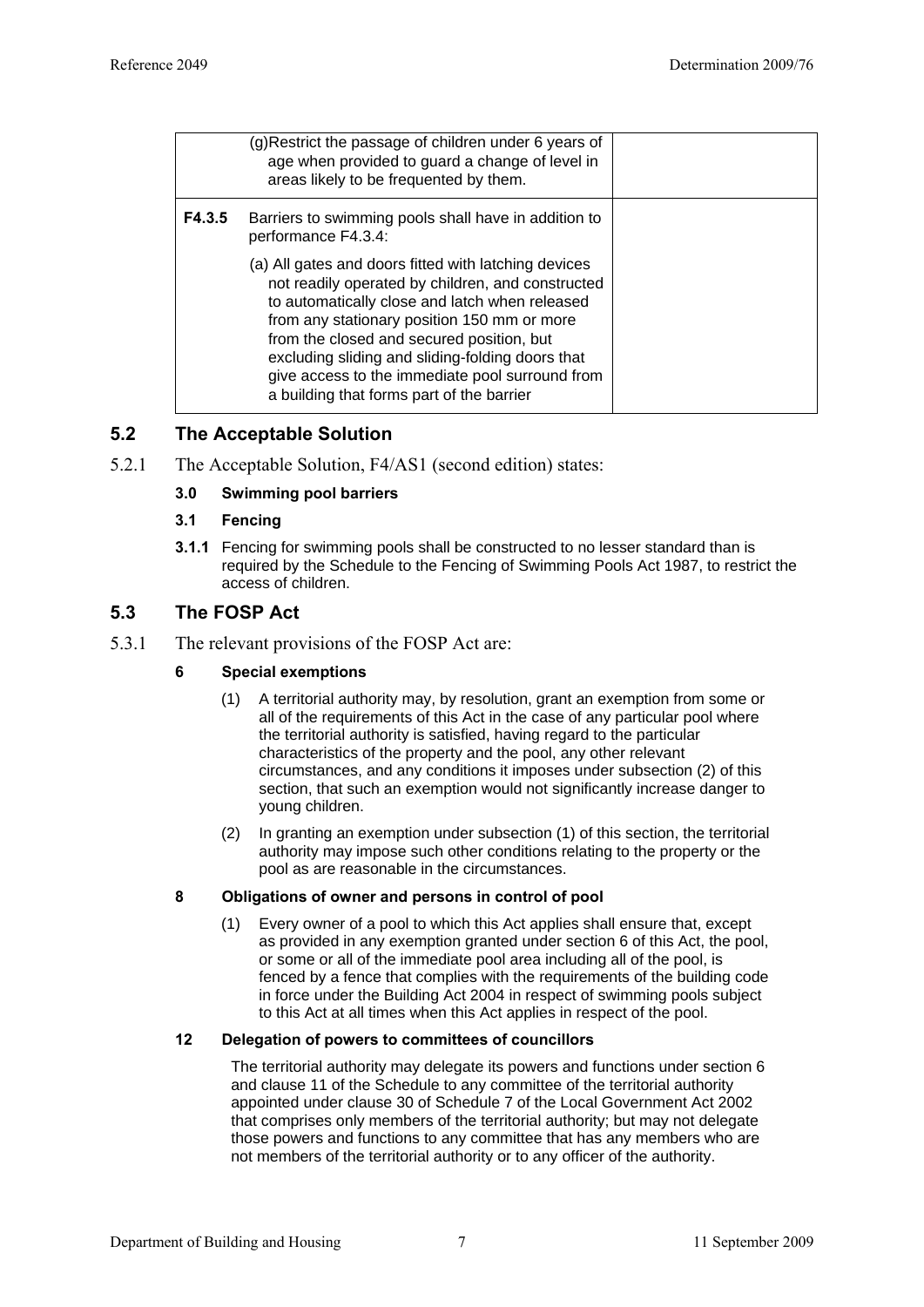#### **13B Fencing in accordance with Schedule must be treated as means of compliance**

Any provision that is made for the fencing of swimming pools that is in accordance with the Schedule must, in respect of -

(a) matters subject to the Building Act 2004, be treated as a compliance document establishing compliance with the building code for the purposes of section 19 of that Act, and the requirements of this Act

#### <span id="page-7-0"></span>**5.4 The Schedule to the FOSP Act**

5.4.1 The relevant clauses of the Schedule include:

#### **9 Operations of gates and doors**

- (1) Every gate or door shall be fitted with a latching device.
- **10** Every gate or door shall be fitted with a device that will automatically return the gate or door to the closed position and operate that latching device when the gate or door is stationary and 150mm from the closed and secured position.

#### **11 Doors in walls of buildings**

 Where any building forms part of a fence and the pool is not contained within the building, any door that gives access to the immediate pool area need not comply with the requirements for gates or doors set out in clauses 8 to 10 of this Schedule to the extent (if any) that the territorial authority is satisfied that such compliance is impossible, unreasonable, or in breach of any other Act, regulation, or bylaw, and the door is fitted with a locking device that, when properly operated prevents the door from being readily opened by children under the age of 6 years.

## **Interpretation of the legislation**

### **6. Discussion**

### **6.1 The relationship between the FOSP Act and the Building Code**

- 6.1.1 The authority has issued a code compliance certificate for the first building consent, but refused to issue a code compliance certificate for the second building consent. The authority cited clause 11 of the Schedule as the reason for the refusal (refer to paragraph [5.4](#page-7-0)).
- <span id="page-7-2"></span>6.1.2 I have no jurisdiction under the FOSP Act, but I note that it does not specifically require that fencing (including gates and doors) must comply with the Schedule. What is required under section 8(1) of the FOSP Act is that fencing must comply with the Building Code subject to any exemption granted under section 6 of the FOSP Act. The FOSP Act also provides in effect that fencing complying with the Schedule is deemed to comply with the Building Code. Exemptions granted under section 6 of the FOSP Act are exemptions 'from some or all of the requirements of' the FOSP Act.
- 6.1.3 In the case considered by the High Court of Waitakere City Council v Hickman<sup>[5](#page-7-1)</sup>, the Court held:

Under the Schedule to the [FOSP] Act for gates and doors in buildings forming part of the fence, the requirements of clauses 8 to 10 apply unless and to the extent they are exempted and the required locking device is fitted. There is no specific exemption under the Schedule for sliding doors. All doors are treated alike and may be subject to exemption under clause 11.

<u>.</u>

<span id="page-7-1"></span><sup>5</sup> Waitakere City Council v Hickman 1/10/2004, Randerson J, HC Auckland CIV 2003-404-7266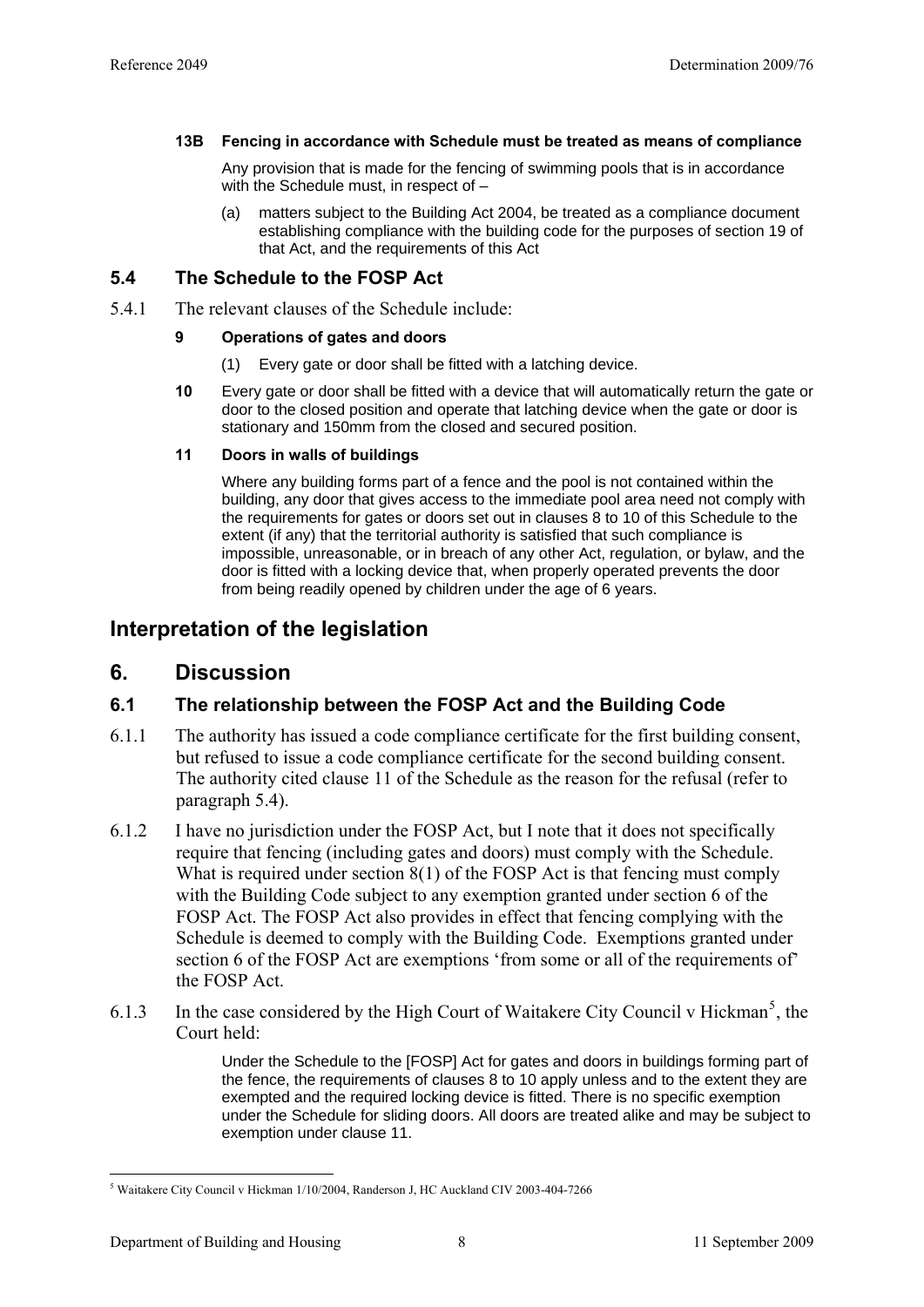6.1.4 Sections 22 and 23 of the Building Act provide, in effect, that building work complying with a compliance document must be accepted as complying with the relevant provision of the Building Code, however that is not the only means of establishing compliance. Accordingly, if pool fencing complies with the Building Code, then it complies with the requirements of the FOSP Act even if it does not comply with the Schedule. In that case there would be no need for an exemption under section 6 of the FOSP Act.

### **6.2 Exemption under the FOSP Act**

- 6.2.1 Any exemption of clause 11 of the Schedule can be granted if the territorial authority is satisfied that compliance with clauses 8 to 10 of the Schedule is 'impossible, unreasonable, or in breach of any other Act…'. The FOSP Act provides that an authority has a general power of exemption under section 6, provided that such an exemption "would not significantly increase danger to young children" and section 6(2) allows the authority to impose conditions. The authority has invited the applicants to apply for an exemption under the FOSP Act for the sliding doors.
- 6.2.2 I repeat that I as have no jurisdiction under the FOSP Act the above remarks are not binding.

# **Matter 1: The code compliance of the barrier**

# **7. Discussion**

- 7.1 The swimming pool and pool barrier, including the three sets of sliding doors forming a part of the pool barrier, is new building work and the pool barrier must comply with Clause F4 of the Building Code.
- 7.2 As to whether the sliding doors from the house to the pool area comply with the Building Code, I take the view that:
	- (a) The sliding doors come within the exemption of Clause F4.3.5(a) and are therefore not required to be self-closing and self-latching.
	- (b) Nevertheless, the sliding doors are required to comply with Clause F4.3.4(f) and 'restrict the access of children under 6 years of age'.
	- (c) The means of doing so can include self-latching and self closing, but that does not prevent the use of other means.
- 7.3 Determination 2006/103 took the view, that under section 23 of the Building Act, compliance with an acceptable solution is not the only means of complying with the corresponding provision of the Building Code. I concur with that view and because F4/AS1 does not consider how sliding doors can be made compliant, any approved solution must be considered as an alternative solution to the Building Code.
- 7.4 In this case, there are three sliding doors from three separate rooms that open onto the immediate pool area. The unlocking, opening, or leaving open of one of the doors would mean a breach of the pool barrier. Although I acknowledge the weight of the doors may be difficult for children to operate, the effectiveness of the pool barrier relies on the behaviour of the people using the three doors from the three separate rooms in the house. Therefore, I am of the view that the sliding doors with their high level locks, do not meet the requirement of Clause F4.3.4(f) to restrict the access of children.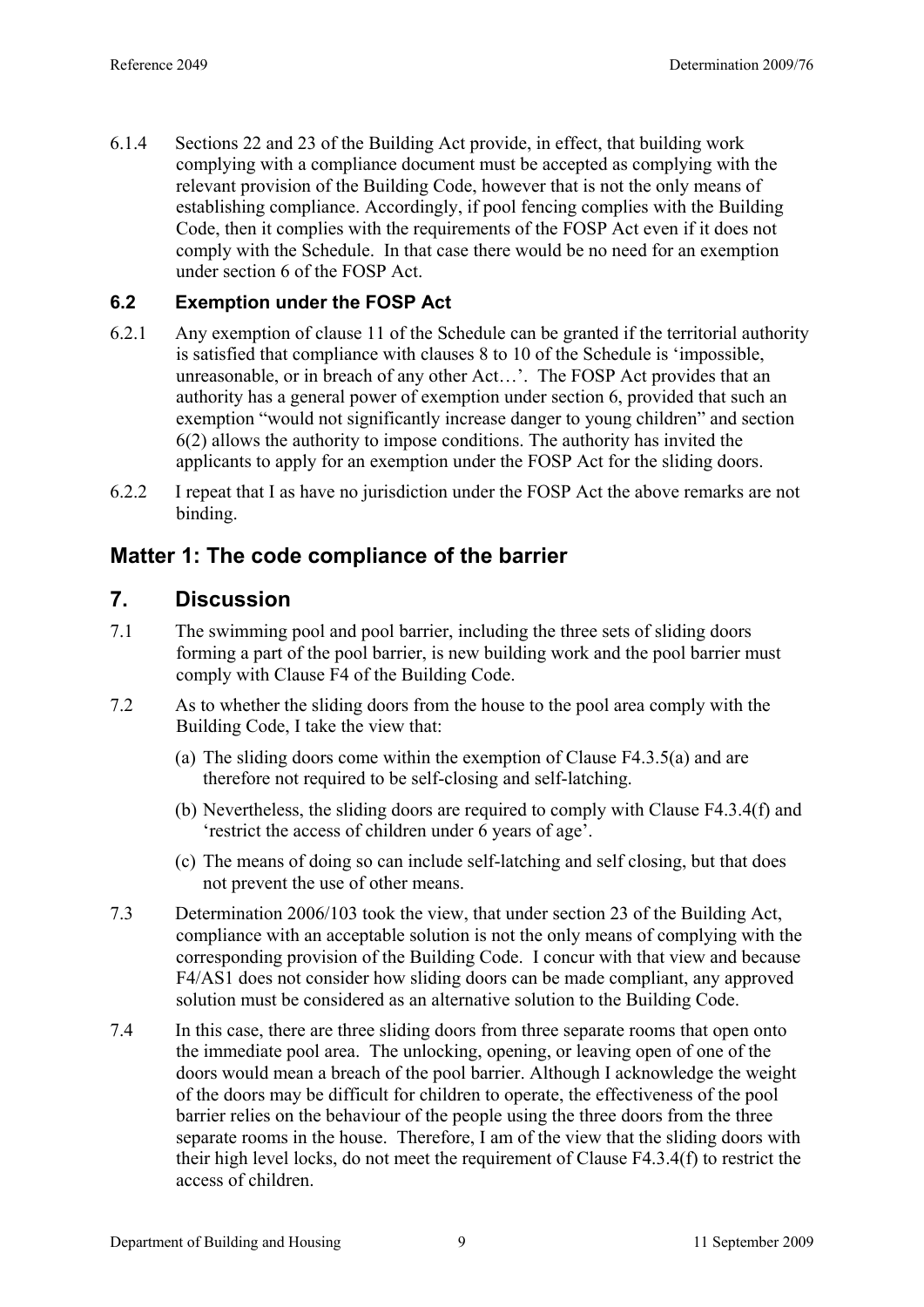7.5 For the reasons set out above I conclude that the pool barrier, which includes sliding doors, does not comply with the Building Code.

# **Matter 2: The refusal to issue the code compliance certificate**

# **8. Discussion**

- 8.1 In order to consider the matter of the refusal to issue the code compliance certificate for the second building consent, I am of the view that I must take into account the circumstances of the two consecutive building consents, and consider whether the building consents were correctly granted.
- 8.2 The building work under the first building consent clearly includes the elements that were to make up the barrier to the swimming pool. The consented drawings clearly detail the swimming pool and its dimensions, and provide the details of the sliding doors and their push locks, as well as noting the inclusion of certain features of the pool barrier.
- 8.3 I am of the view that splitting the construction of the house and swimming pool into two building consents has made the compliance of the pool barriers unnecessarily complex. I acknowledge that the intention of the applicants was to construct compliant pool barriers as a part of the building work of the first building consent. I also acknowledge that the consents were only split because the construction of the swimming pool itself was to be completed by a separate contractor.
- 8.4 While I acknowledge the applicants' contention that the plans of the first consent signalled their intention to build a swimming pool, I take the view that it was the construction of the pool itself that generated the requirement for the barrier to the pool. In this respect I agree with the applicant that if they were to construct a 300mm deep paddling pool (refer to paragraph [4.7](#page-4-1)), then a building consent would not have been required. I also note that pool barriers would then also not have been required if a padding pool was installed.
- 8.5 Taking this into account, and my finding that the barrier to the pool area, including the sliding doors, does not comply with Clause F4, I am of the view that the second building consent was issued incorrectly as it was granted for the construction of the pool and required to show how the pool barriers would comply with the Building Code.
- 8.6 Given that the building work has now been completed and the authority's decision to issue the second building consent relied upon, it would be impractical to reverse the authority's decision to issue the building consent. Therefore, in the circumstances, the authority has now adopted the correct approach in refusing to issue the code compliance certificate, given that it wrongly issued the second building consent in the first place.
- 8.7 The consequences of the authority wrongly issuing the second building consent, unfortunately now fall on the owner. The owner has ongoing obligations under the FOSP Act in respect of the ensuring the pool is properly fenced, and to bring the pool barrier into compliance with the Building Code will now need to apply for an amendment to the second building consent.